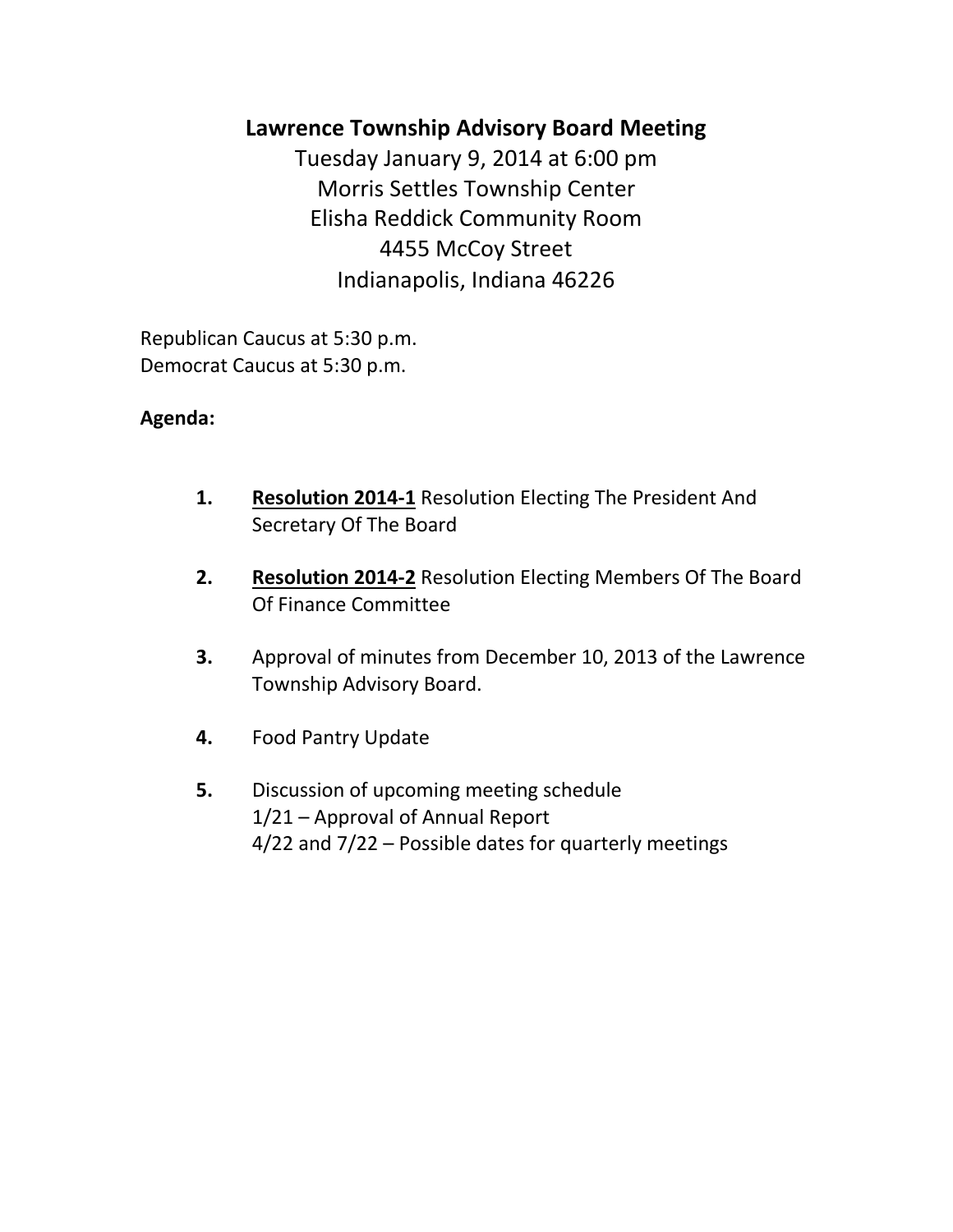### **LAWRENCE TOWNSHIP ADVISORY BOARD MEETING MINUTES 4455 McCoy Street Indianapolis, IN 46226**

| Meeting Date:                            | Thursday, January 9, 2014                                            |
|------------------------------------------|----------------------------------------------------------------------|
| Time Called to Order:<br>Time Adjourned: | $6:03$ P.M.<br>$6:18$ P.M.                                           |
| <b>MEMBERS PRESENT:</b>                  | Mike Healy, Emmajean Hines, Fred Freeman, Jesse Dotson, Tony Widgery |
| TRUSTEE:                                 | <b>Russell Brown</b>                                                 |
| OTHER ELECTED OFFICIALS PRESENT:         |                                                                      |

Meeting Called to Order:

Ms. Hines called the Lawrence Township Board meeting to order on Thursday, January 9, 2014, at 6:01 P.M. She stated that there was a quorum present and asked all to stand and say the Pledge of Allegiance.

Agenda:

#### **1. Resolution 2014-1 Resolution Electing The President And Secretary Of The Board**

Mr. Widgery nominated Mr. Healy for the position of President. Mr. Freeman nominated Ms. Hines for the position of President. Mr. Healy said that a nomination must be seconded before the nominations can be accepted. Mr. Dotson made a motion to accept the nominations. Mr. Widgery seconded. Mr. Healy and Ms. Hines accepted their nominations. Mr. Freeman too over the chair to close the nominations and called for a vote. Ms. Hine was elected 3-2.

Ms Hine then opened the floor to nominations for secretary. Mr. Healy nominated Mr. Widgery for Secretary. Mr. Dotson nominated Mr. Freeman. Mr. Healy asked that the nominations be seconded. Mr. Freeman seconded the nominations. Mr. Freeman was elected to secretary 3-2.

#### **2. Resolution 2014-2 Resolution Electing Members Of The Board Of Finance Committee**

Mr. Healy nominated Mr. Battalis who was not present to accept the nomination. Mr. Freeman nominated Mr. Dotson and Mr. Widgery nominated Mr. Healy for chairman of the Board of Finance committee. Mr. Healy seconded the nominations. Mr. Dotson was elected chairman by a vote 3-2.

Ms. Hines opened the floor for nominations for the position of secretary of the board of finance. Mr. Healy nominated Mr. Widgery. There were no other nominations and Mr. Freeman made a motion to accept the nomination and Mr. Dotson seconded. Mr. Widgery was elected 5-0.

**3. Approval of minutes from December 10, 2013 of the Lawrence Township Advisory Board.** Mr. Freeman made a motion to approve the minutes. Mr. Widgery seconded. Motion was approved 5-0

#### **4. Food Pantry Update**

Trustee Brown let the board now that the reason Judge Rehme was not in attendance was due to a conflict with a YMCA board meeting. Trustee Brown then showed the material board to the members and said that bids for construction were due in on the following day. 10 general